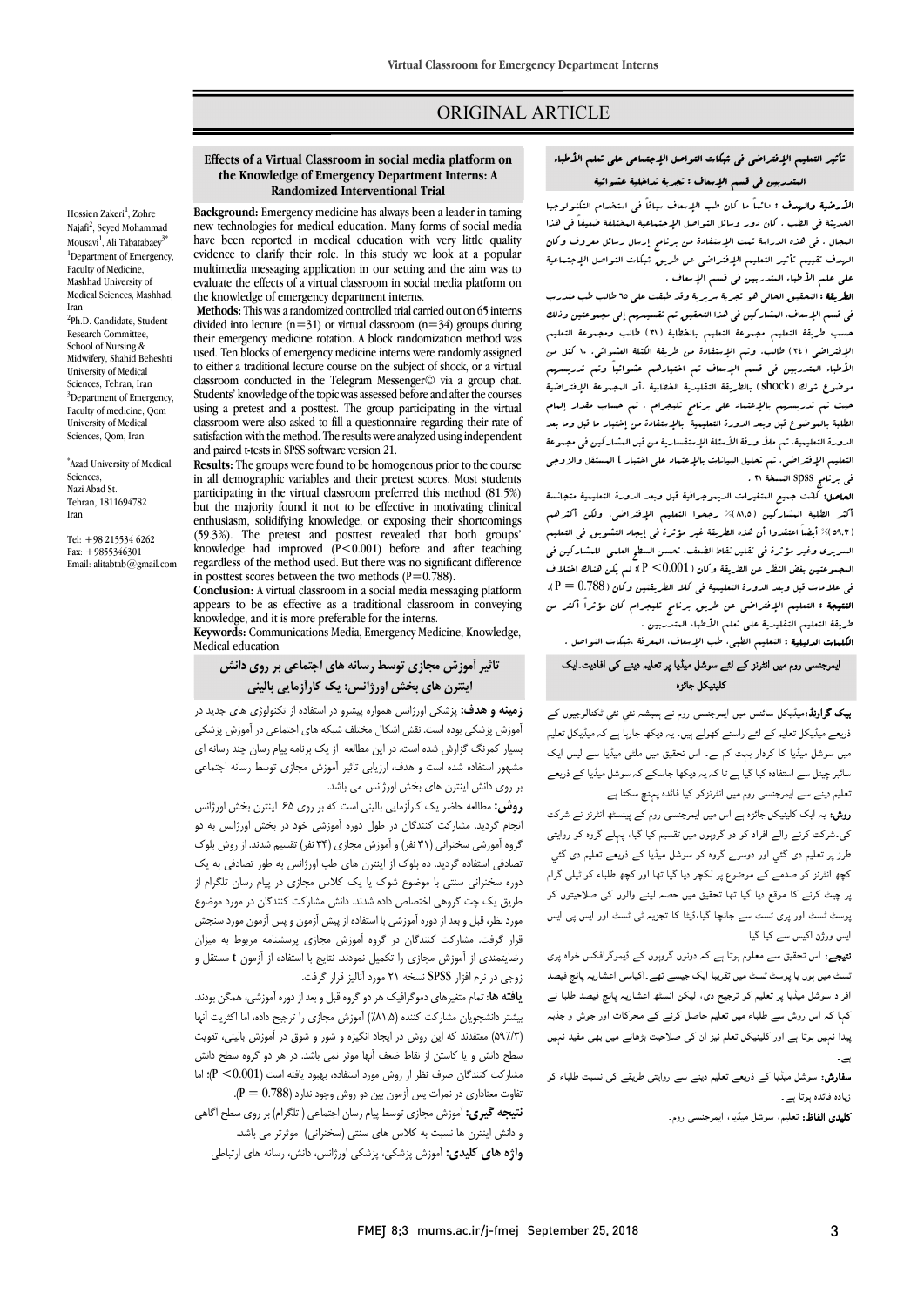#### **INTRODUCTION**

 Despite huge advances in medical knowledge and the advancement of medical technology, the methods used in medical education have remained relatively constant  $\mu$  essence of medical education is, and should remain, the bedside (2). Yet, in recent years teaching methods based on computer technologies and simulation have entered the medical education arena and have opened new horizons (3). taking advantage of these possibilities and the number of sites and podcasts dedicated to this has grown substantially throughout the last century (1). This is not all bad, as the Emergency medicine (EM) is considered to be a leader in in recent years (4).

 But alongside the rapid growth, another phenomenon is virtual and electronic learning material (5). The concept of computer learning was simply offering multimedia presentations aiming to convey knowledge or change attitude (6). Introduction of technologies which allow an changed this landscape and signs of a revolution in medical education are showing. Social media have made it possible to bring together dispersed groups of individuals with similar interests and to aggregate their knowledge and experience made it possible to "push" new content on to the "followers" rather than waiting for them to "pull" it off a weblog or website (5). The interconnection between teacher, content, media (1, 7). Moreover, these media are very popular amongst the youth who will be entering university positions happening. Originally, e-learning focused on production of interaction of data as well as its electronic presentation have within a real-time virtual community. Furthermore, they have and leaner as much more balanced and visible within these in the near future (8).

 The first sites offering medical education were introduced in related to medical education has shown a logarithmic growth and EM has been a leader in this arena (4). Many educational courses throughout United States and Canada have twitter followers and so have entered the virtual world (5). On the primary source of information. On the other hand, studies have shown that integration of social media into the medical education process has a positive impact on the students' attitude towards gaining knowledge and skills (3). This has the early years of this millennium. Since then, web content one hand, medical students look to social media as their turned the issue into a hot topic in medical education.

Until now the core literature on internet-based methods in medical education have focused on weblogs, Microblogging, websites, and social media (3, 7, 8). In Iran the implementation of filtering on sites such as Facebook and towards other virtual social mediums. The most popular of these include text and multimedia messaging systems such as Viber, Line, WhatsApp, Telegram, among others. To date only a paucity of literature have look at the effect of such media Twitter has pushed the medical education community on medical education.

 Telegram Messenger© uses an open-source platform to offer completely free services in an ads-free environment. The application can run on iPhone, Android, and windows PCs. It has been named the most popular free social network in

 based messaging applications Telegram offers more. It gives you the option of creating group chats of up to 5000 members. Also chats are stored in cloud, thus previous communications are not lost and people joining later, can most prominent feature is its sharing abilities. A variety of file types can be shared and viewed via Telegram without limitation in file size (9). These features make Telegram a flexible and literally limitless platform to hold educational from different devices and different files can be shared quickly. The aim of the study was to evaluate the effects of a virtual classroom in social media platform on the knowledge  $\overline{a}$ more than forty countries. Compared with similar contactaccess previous conversations within a group. But Telegram's virtual gatherings. Everyone can join in the conversation of Emergency Department Interns.

### **METHODS**

 This was a randomized interventional trial comparing a new teaching method with traditional lectures for medical topic (management of shock) was chosen as content in both groups. The subject of Shock was chosen for two reasons: first, members of the research team had the experience of teaching the topic in the past so the effect of education would team had assigned this topic in the course plan and so a doctorate (MD) interns during their EM rotation. A single not be significant with time passing; second, members of the closer control of educational content was possible.

 The present randomized clinical trial was conducted at 2016. At Imam Reza educational hospital, MD interns are assigned medical education. Although the course is mandatory for every intern, the timing isn't fixed and interns may be assigned to the ED at any time during their 19 months of to the ED for a month long internship during their general internship.

internsnip.<br>A block randomization method was selected, meaning predetermined blocks of students were randomly assigned to either the lecture or Telegram group. Each block consisted of 6 to 10 Interns and included all the interns assigned to the EM rotation at our center during that month.

 The inclusion criteria for this study encompass all the MD interns Also, exclusion criteria included unwillingness to participate in the study, absent for 3 sessions in the class. Interns were excluded from the study if it was not their first time participating in an EM rotation or if they were unwilling<br>to noticipate in a social modia also research platform to participate in a social media classroom platform.

Based on previous studies comparing teaching methods, a minimum of 30 students in each group were determined to be sufficient to assess statistical significance. The study was approved by the ethical committee at Mashhad University of Medical coinners. Sebool of medicine Medical sciences, School of medicine.

 The study period lasted ten months, during which blocks of interns were consecutively assigned to either the lecture or the telegram groups. The first block's method of teaching was each rotation received the same teaching method and contact between consecutive rotations is very limited, the authors believe that the risk of contamination between the randomly designated using a coin toss. Because all interns in intervention and control groups was minimal.

Before initiating the study, lesson plans for both teaching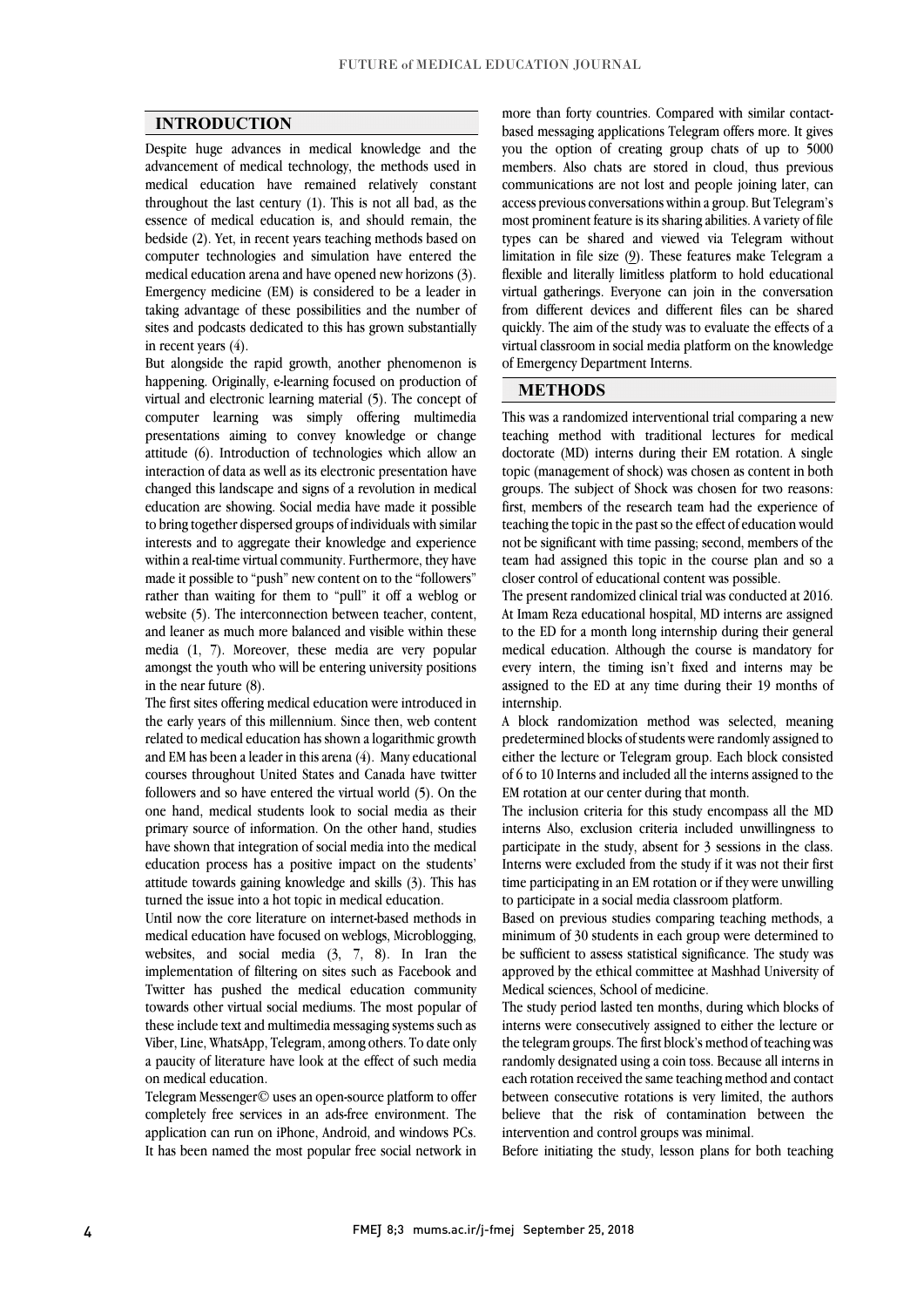the determined goals and objectives in the curriculum. The lesson plan was then accredited and approved with minor revisions by five members of the EM faculty and medical education experts. Moreover, based on these lesson plans, an assessment exam was formed winen and approval for<br>validity and reliability by ten EM faculty members, was used as both pretest and posttest examinations. All students were assessed using a pretest exam at the beginning of their course, and by a posttest at the end of their one month examinations consisted of ten clinical vignette questions with multiple choice answers. A score of zero to ten was possible methods were designed and clearly planned out based on an assessment exam was formed which after approval for rotation, usually about two weeks after the class. The in each test.

 In the lecture group, teaching was conducted in the original using PowerPoint slides and clinical examples were included. The students were advocated to participate when teacher-centered method. The information was presented questions were asked.

in the telegram group students were not expected to<br>participate in a physical classroom. Rather, a Telegram group participate in a physical elastroom, names, a rengiam group to join. Then a time and date was fixed for all students to be online in the group. In the telegram group participation was assessed by the number of participant marked "online" by<br>the application at the time of discussions, Also the feelitated conducted random surveys during the class which all student were expected to reply accordingly in a timely manner. In the telegram group, text, pictures, slides, voice messages, during the discussion and student participation was advocated. Students could interact using voice or text In the telegram group students were not expected to the application at the time of discussions. Also the facilitator and short videos were shared with the group by the facilitator messages.

 In the intervention group a separate questionnaire was towards education using the telegram application. The questionnaire was revealed to the students after the posttest designed and validated to assess the students' satisfaction and consisted of three parts:

 1. General demographic information including gender, age, and the number of months served as an intern prior to EM rotation.

2. A single yes or no question and five questions including:

a) Do you prefer learning using social media? (Yes/no)

 b) Overall how satisfied are you with the course being taught using social media?

 c) How satisfied are you with the resemblance between the teaching material and what you encounter in the clinical setting?

 motivating you to be more active on clinical shifts compared d) How successful was the social media based method in with other methods of teaching?

 e) How successful was the social media based method in making you aware of your educational shortcomings compared with other methods of teaching?

 solidifying your knowledge on the topic compared with f) How successful was the social media based method in other methods of teaching?

Which were answered on a five-point Likert scale [Fully  $\mathbb{R}^3$ ] satisfied (5), Mostly satisfied (4), Neutral (3), Mostly<br>unsatisfied (2) Fully-unsatisfied (1) unsatisfied (2), Fully unsatisfied (1)].

 3. Two open questions asking about the "strengths" and "weaknesses" of using a social media platform to host a virtual classroom.

virtual classroom.<br>The data was assessed using SPSS software version 21. Descriptive indicators (mean, standard deviations, and frequencies) are used to describe observed variables. Chi- squared was used the test the two groups homogeneity were compared using the Student-T test. Pre and posttest scores within each of the groups was compared using a paired student t test. While pretest and posttest scores of the intervention and control groups were compared using the Student T test. P value of <0.05 was considered significant. regarding gender. Continuous variables in the two groups

## **RESULTS**

 Overall 65 students in ten blocks entered the study, 34 in the telegram and 31 in the lecture group. The mean age of months spent in internship rotations prior to entering the ED rotation was  $8.0 \pm 4.4$  (range 2-19). Most students were female (69.2%). Table 1 compares the two groups prior to students was  $24.2 \pm 0.9$  (range 23-26) and the number of intervention.

 $\overline{a}$ 

intervention.<br>In order to assess the effects of teaching method on knowledge, the students' pretest and post test scores were compared. The results are presented in table 2. A paired Student T test was used to compare pretest and post test scores in each group and an independent student T test was<br>used to detect any significant difference between the two groups. The two groups showed no significant difference in knowledge before the course was held  $(P=0.207)$ , also both groups showed significant improvement in their scores after the course  $(p<0.001$  for both groups). But the post test scores in each group and an independent Student T test was scores were not found to be significantly different in the two groups  $(p=0.788)$  (table 2).

 Regarding satisfaction in the telegram group, only 27 students returned the questionnaire (participation rate of

| Table 1. Comparing both groups before intervention |                  |                  |         |
|----------------------------------------------------|------------------|------------------|---------|
|                                                    | Telegram group   | Lecture group    | P value |
| Age (mean $\pm SD$ )                               | $24.21 \pm 0.81$ | $24.25 \pm 0.93$ | 0.810   |
| Gender (Male-Female)                               | $12 - 22$        | $8 - 23$         | 0.435   |
| Months of internship (mean $\pm SD$ )              | $7.5 \pm 2.3$    | $8.7 \pm 3.4$    | 0.090   |
| Pretest score (mean $\pm SD$ )                     | $5.3 \pm 1.4$    | $4.8 \pm 1.4$    | 0.207   |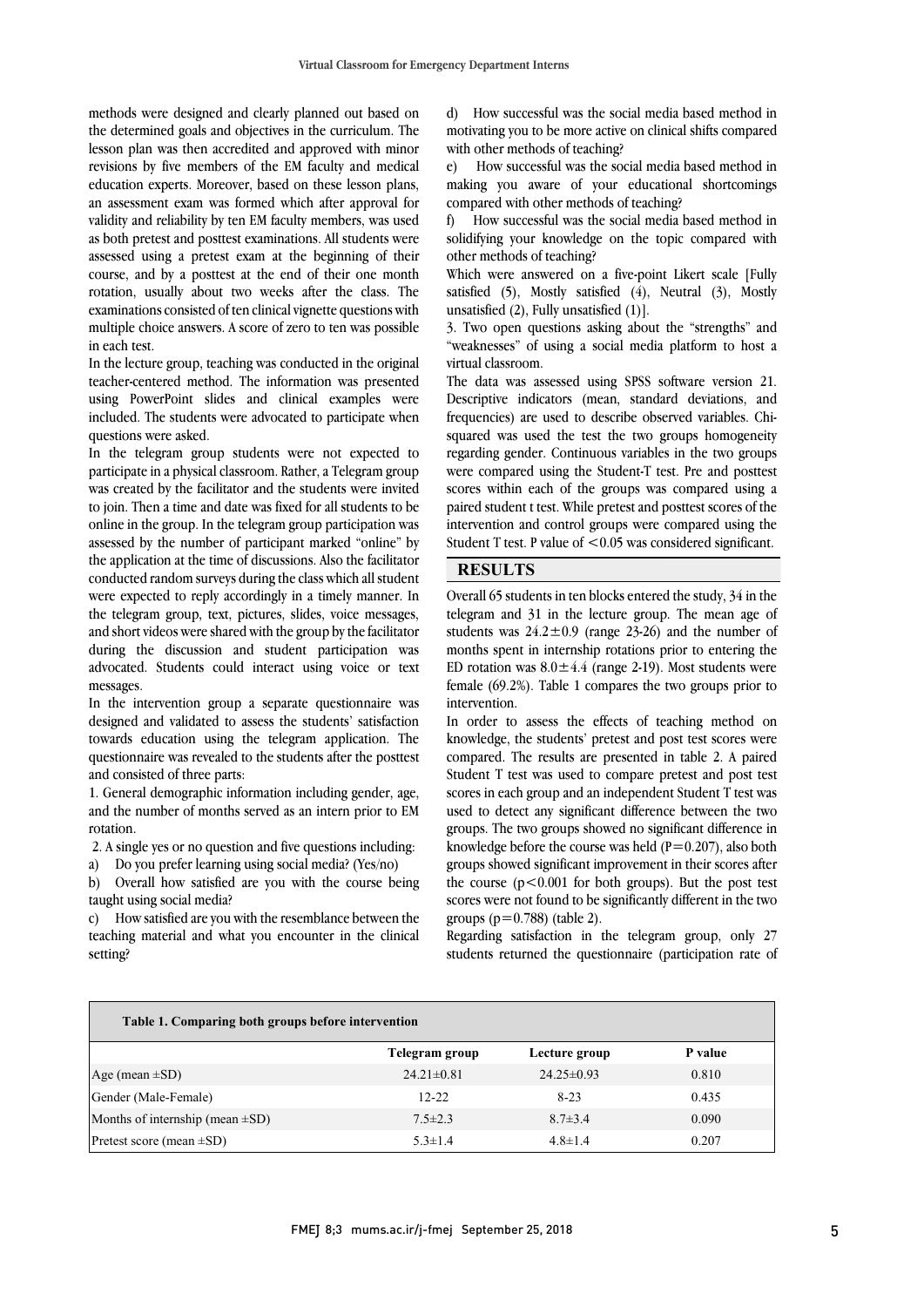| Table 2. Assessment of knowledge before and after course presentation |                                    |                                   |           |  |
|-----------------------------------------------------------------------|------------------------------------|-----------------------------------|-----------|--|
| Type of teaching                                                      | Telegram mean $\pm SD$<br>$(n=34)$ | Lecture mean $\pm SD$<br>$(n=31)$ | P-value   |  |
| Pretest                                                               | $5.3 \pm 1.4$                      | $4.8 \pm 1.4$                     | $P=0.207$ |  |
| Posttest                                                              | $7.4 \pm 1.7$                      | $7.3 \pm 1.8$                     | $P=0.788$ |  |
| Effect of course on knowledge of each<br>independent group            | P < 0.001                          | P < 0.001                         |           |  |

 $\overline{a}$ 

 $\left(1, 2, 3, 6\right)$ . Alliong the participatities  $(1, 3, 6)$  ( $(1, -22)$  preferred to learn through social media rather than through traditional lectures. Fifteen students (55.5%) were either "mostly satisfied" or "fully satisfied" with the course being taught using social media. When asked about similarity between  $(n=18)$  of students expressed full satisfaction or were mostly satisfied. Only  $40.7\%$  (n=11) of the students found integration of social media into their education to be at least "relatively successful" in regards to inducing greater clinical participation, recognizing student knowledge deficiencies,<br>or in solidifying previously gained knowledge -79.4%). Among the participants  $81.5\%$  (n=22) preferred to course content and clinical encounters on the ward, 66.7% or in solidifying previously gained knowledge.

## **DISCUSSION**

Medical students, like the rest of us, are faced with the reservoir influence  $\mathbb{E}$  it's not surprising that researchers are looking to exploit this platform to enhance medical education (8). In this study we looked at a unique form of social media, the Telegram© to hold a virtual classroom. Our findings suggest that such a virtual classroom can be as effective as a traditional lecture in conveying information to interns and that most students found this method of teaching preferable. Yet when asked about their opinion regarding this new include of teaching,<br>most interns in the intervention group did not find it to be successful in creating a mock clinical experience. Nor was it thought to be effective in motivating further clinical engagement, exposing knowledge gaps, or solidifying knowledge scores as assessed by a topic-specific examination was also not significantly greater than what was achieved with the traditional lecture despite the need for greater effort growing influence of Web 2.0 in their daily lives. Therefore Messaging application, as a convenient and capable medium about their opinion regarding this new method of teaching, previously accumulated knowledge. The improvement of on the part of the facilitator.

on the part of the facilitator.<br>Different methods have been described on the use of social media and web-based interactions in the education of EM. Social media can take up different roles in the medical education process based on the characteristics of available applications and software. Some institutes have used Twitter conferences. In this method, one student is in charge of selecting and posting key points on twitter, so that other students who are on shift at the time of class can also benefit live tweeting from lectures and seminars. Virtual gathering media such as Google hangout also allow a medium for virtual journal clubs (5, 10). Robert's et al systematically reviewed papers looking at holding journal clubs for the aim of professional development via microblogging (11) while to disseminate and summarize key concepts of classes and from the points at their convenient time. Another method is

 $\overline{a}$  contexts to boost medical education. In undergraduate medical education Facebook is mostly used as a virtual learning and teaching environment, whereas in graduate medical training most focus on digital professionalism. Also medical education has been looked at (8). Here we looked at a messaging platform to host a virtual classroom. Keeping in mind all the limitations of holding a classroom in this medium, we chose Telegram© because of several distinct channels in which material can either be discussed or broadcast to the audience. Second it has diverse file sharing capabilities allowing users to quickly share large files and media. Third it is available in most operating systems fourth and most important reason was its availability in Iran others have looked at Facebook in different grades and the possibility of using Facebook as a platform for continuing characteristics. First it has the ability to form groups and including iOS, Android, and Windows desktop. But the and its popularity among our interns for social purposes.

 Cheston et al. in 2013 systematically reviewed the use of various social media in medical education and found that<br>Blogs were the most used tool followed by wikis, tweets, and Facebook. The authors report that only one study included in the review was a randomized controlled trial (3). Randomized interventional trials, as the highest level of descriptive or use before and after methodology. The authors state that there is an urgent need to develop evidence on use of social media in medical education to demonstrate any benefits; because they must be weighed against potential professionalism (12, 13) when social media are incorporated various social media in medical education and found that evidence, are lacking in this field. Most available studies are risks and concerns about patient privacy and online into educational interventions.

 Most analytic studies have failed to show an improved outcome when social media is used. In their review Cheston scores were found in groups using and not using social media (3). Later, in 2014 a Swedish systematic review failed to find a single study that proved significant improvement in outcomes when social media was used in medical education. medium does not improve the learning process, or affect knowledge, motivation, and outcome on examinations (14). In a review exclusively looking at the use of Facebook in descriptions on how the medium was used, no study actually conducted before and after or interventional analysis of its effect (8). In 2009 Raupach et al, compared an online course on clinical reasoning with an in-person problem-based learning course in a randomized trial. Nine blocks of 8 et al. reported that in tests of knowledge acquisition similar The study insists that apparently this readily accepted medical education Pander et al found that despite colorful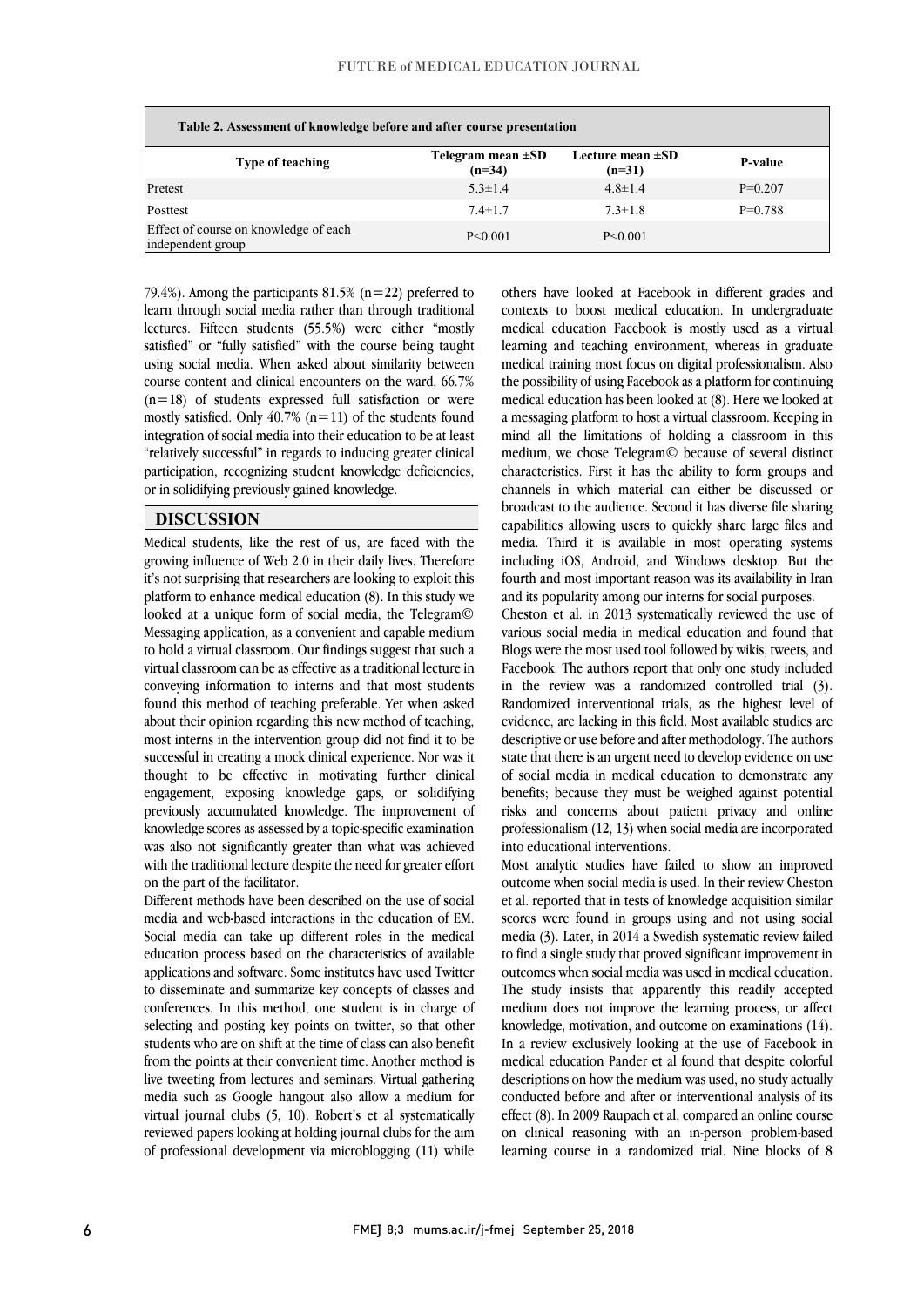students were included in each arm of the study and an examination score was used as the measure of outcome. Researchers found no significant differences between the mean scores of the study arms (15). In their 2011 study Triola and Holloway used a virtual microscopy system in the training of 164 first-year medical students. They compared student performance on the final summative practical exam to compare end-of-course skills of students to those from one year prior and one year after the intervention. They found that while the class had become more efficient, there was no significant difference between the exam scores across the two modalities (16). In this study we wanted to see whether a virtual classroom as described would actually improve on the current methods of training and so an interventional trial was designed. Our results reaffirm previous finding that although interns prefer this process, it does not significantly affect their knowledge acquisition when compared to a traditional classroom.

Nonetheless use of a messaging platform for conduction of a virtual classroom did prove to be as effective as a traditional classroom in conveying knowledge. When before and after data are considered the interns in the intervention arm did show significant improvement in their knowledge. Previous finding have also shown the use of social media to be effective by itself. Geyer and Irish in 2008 looked at the online teaching of evidence based medicine informatics to medical students. The pass rates improved compared to the previous year and most students rated the intervention as good, very good, or excellent (17). Another important aspect is learner preference. As we found in our study, Cheston et al report in their review that satisfaction with introduction of a social media method was described as positive in most studies (3). In another review published in 2013, Cartledge et al. looked at the use of social-networking sites in medical education and after fully reviewing 9 relevant papers, found that most studies assessed learner satisfaction and rarely investigated higher outcome measures. The authors conclude that incorporation of social networks in medical education is well received by learners. However, they insist that no solid evidence supports the notion that such tools are equally or more effective than other media available for educational purposes (18). In the current study we did also look at knowledge acquisition as a higher endpoint. We report once more our interns' preference to use social media and we also show that knowledge acquisition in the Telegram group was similar to a traditional classroom.

The issue of student participation must also be addressed since it appears that benefits of using social media in medical education relies on the amount of active participation by students. In 2009 Carvas et al. conducted a virtual Clinical research training course at Harvard which was broadcast internationally. It was found that the 25% of participants with the greatest number of postings scored significantly higher in the final exam than the 25% with the least postings (19). Robert's et al. reported that in their study, although active participation was on the rise, most of the activity came from the top ten participants and rest of the members were mostly bystanders. Also voluntary participation complicates recording of participation and thus its applicability to

continuing professional development (11). In our study interns were frequently asked to participate; whether through sharing of opinion or random surveys aimed at assessment of student engagement to eliminate any bystanders.

During this study we made several observations which were not among our measured outcomes. One such outcome was engagement of interns in learning through the web. Free Open Access Meducation (FOAM) is a movement which takes advantage of social networks to freely share locally produced educational resources. The material enjoys the vast penetration offered by these networks while it gives everyone a chance to produce and share material. A unique feature of FOAM advocates is their approval and support for dissemination and domestication of contents they produce (2). Through FOAM resource poor areas of the world can take advantage of the material produced in more resourceful areas (1), but they are still allowed to contribute mostly by focusing on what makes their particular area of practice unique. In this study we did not aim to produce new educational material nor had we devised a tool to measure out of class learning through the web. Yet our facilitators observed that the interns who participated in the virtual classroom group, were more likely to look up the links shared during the class, than those who were offered the same links during a lecture presentation. This is an intriguing finding which needs to be confirmed in studies specifically designed for this outcome.

Another possible application of using this platform may be to expand the concept of a reverse classroom. A "reverse classroom" is one of the most successful methods taking advantage of the internet. This method has been popularized by Salman Khan Academy and fundamentally changes the role of the teacher in the classroom. In this method students spend the night going through the teaching subject via short filmed lectures, and in the morning they only meet to elaborate on vague and complex points (20). The excitement of this teaching method has also gained much recognition, yet its shortcomings have also been discussed (21). Although in our study we did not use the messenger platform as a reverse classroom we see its potential to be used in that manner. In our study students joined the virtual classroom simultaneously and were engaged through sharing of media, voice messages, or short text messages. But in another format the facilitator may share videos or slideshows on the topic prior to class. Then during class students may engage in discussions on vague topics in a question and answer setting, turning the session into a reverse classroom.

The opportunities provided by a virtual classroom in a messaging application are numerous. First the fact that class time becomes more flexible was very attractive to our interns. Also class could be attended in any attire and any setting. The fact that conversations were recorded and one could go back and review them was another plus which lead to quite a few delayed questions and extended conversations. The sum of these criteria led to the fact that 82% of our participants preferred the conditions of a virtual class. This is despite the fact only a minority of the same students found the class to be successful in motivating clinical enthusiasm, solidifying